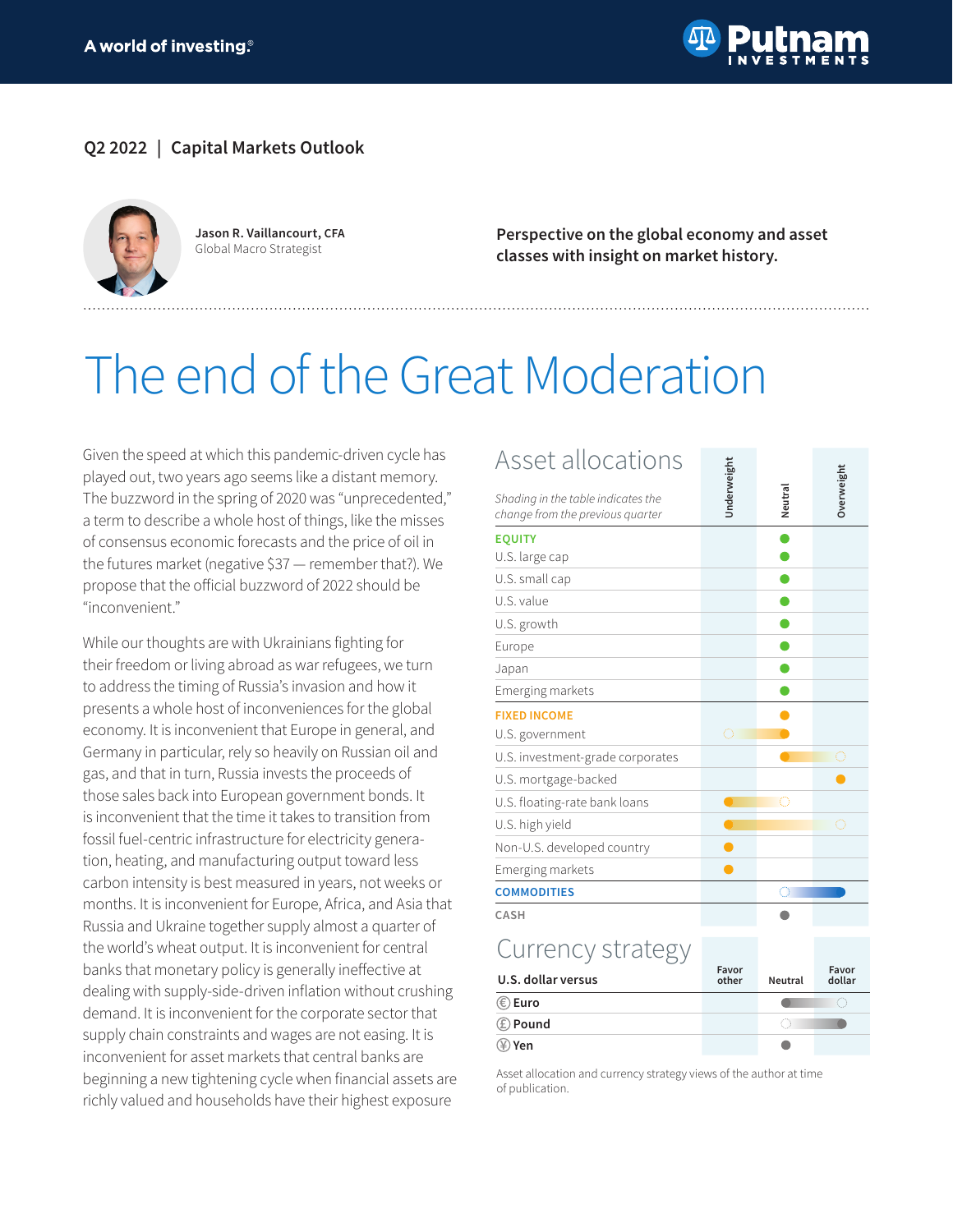to equities in history.<sup>1</sup> If the Covid-19 pandemic has not ended the Great Moderation — the decline in volatility of macroeconomic data and the longer, more moderate business cycles the world experienced since 1982 these combined inconveniences will end it, we believe.

## Big stakes in stocks

#### **The high average equity allocation of U.S. households makes it a bad time for a policy error**



Source: Federal Reserve Economic Data, St. Louis Federal Reserve.

Perhaps most important for financial markets is the fact that it is extremely inconvenient for policymakers that this

cycle and macroeconomic data are progressing at such high velocity, making decision-making even more difficult than usual. There is no better illustration of the resulting confusion than the current popular views expressed regarding the state of household wealth and consumer behavior. The narrative goes something like this: "Thanks to all the direct pandemic stimulus and the robust labor market, U.S. households are in fantastic shape as evidenced by high aggregate savings levels relative to the previous trend."

The problem with looking at aggregate numbers is that, by mathematical definition, it becomes solely an assessment of the upper tier of the wealth and income distribution. And while, yes, that cohort drives an outsized share of total consumption, markets care about what happens at the margin, and the second derivative matters. To highlight these issues, we have recently been intrigued by the unusual dispersion between the University of Michigan Consumer Sentiment Index and The Conference Board Consumer Confidence Index. Historically, they have been very highly correlated, but

## Hand in hand no more



#### **Consumer confidence and consumer sentiment surveys have diverged by an historic amount in the past year**

Sources: University of Michigan; The Conference Board.

<sup>&</sup>lt;sup>1</sup> The Fed's flow of funds equity allocation measure is our preferred long-term valuation tool.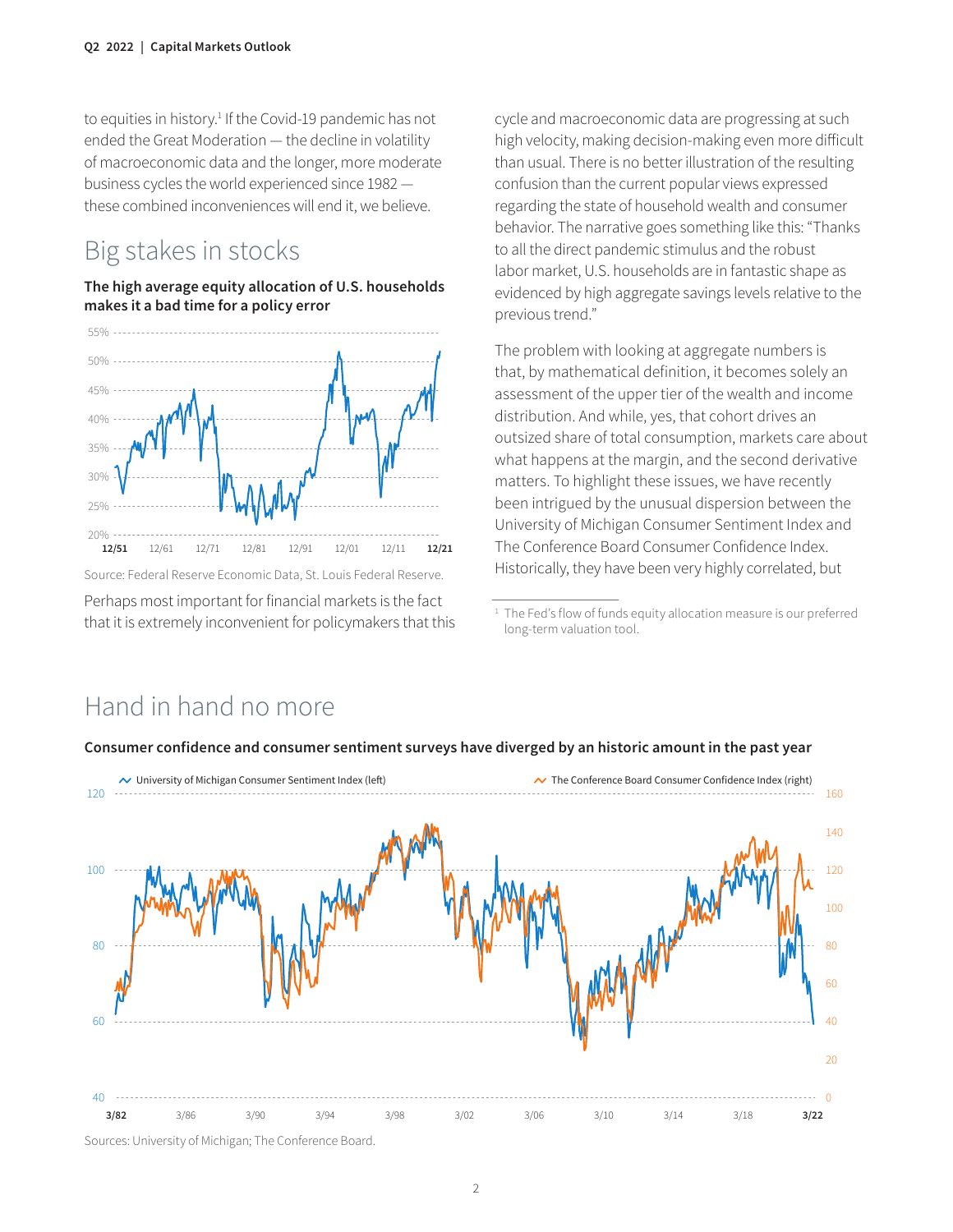## What they say and what they do

#### **After the Covid pandemic recovery caused an historic spike in spending, consumers may cut back in coming months**



Sources: Bureau of Economic Analysis; University of Michigan.

since the summer of 2021, that relationship has broken down. One explanation is that The Conference Board's measure is more focused on labor market developments, and so is merely reflecting the happy state of affairs for the average worker enjoying an abundance of job openings and rising wages, whereas the more wideranging University of Michigan survey is being tarnished by the spike in inflation, which is proving to be quite un-transitory.

Normally, this kind of consumer survey data (what some refer to as "soft" data) tends to have less impact on markets, which care more about what people do rather than what they say. As such, we were somewhat surprised at the results of our recent research focused on finding good leading indicators of actual consumption. The single best measure we found to predict real personal consumption expenditures 6 and 12 months in the future was the portion of respondents from the University of Michigan survey saying that now is a bad time to purchase large household durable items. Changes in this measure explain 60% and 36% of the 6-month and 12-month forward changes in real personal consumption expenditures (PCE), respectively. The February reading of this measure was the worst in this

survey's history going back to 1978, with almost 60% of respondents saying that now was a bad time for large durable purchases. It seems likely that some combination of the pull-forward in spending that occurred with pandemic-related stimulus and the substantial uptick in inflation will combine to sap the spending power of U.S. households in 2022.

This is all happening at a time when the Fed has now revealed a reaction function that prioritizes price stability over economic growth (at least for the moment) when these two pillars of the mandate are in conflict. Recent post-Fed-meeting speeches have cleared the way for beginning to move the policy rate in half-point increments, in hopes of getting to "neutral" quickly, and then to begin the process of quantitative tightening shortly thereafter. This path suggests the strike price of the "Fed put," which has historically put a floor under risk asset prices, is uncomfortably far away. While an actual recession in the U.S. is not currently a base-case scenario, the risks of that outcome have risen substantially in the first quarter. An S&P 500 Index that is barely 5% off all-time highs does not properly reflect that risk. We advocate caution over the next few months while these inconvenient dynamics play out.